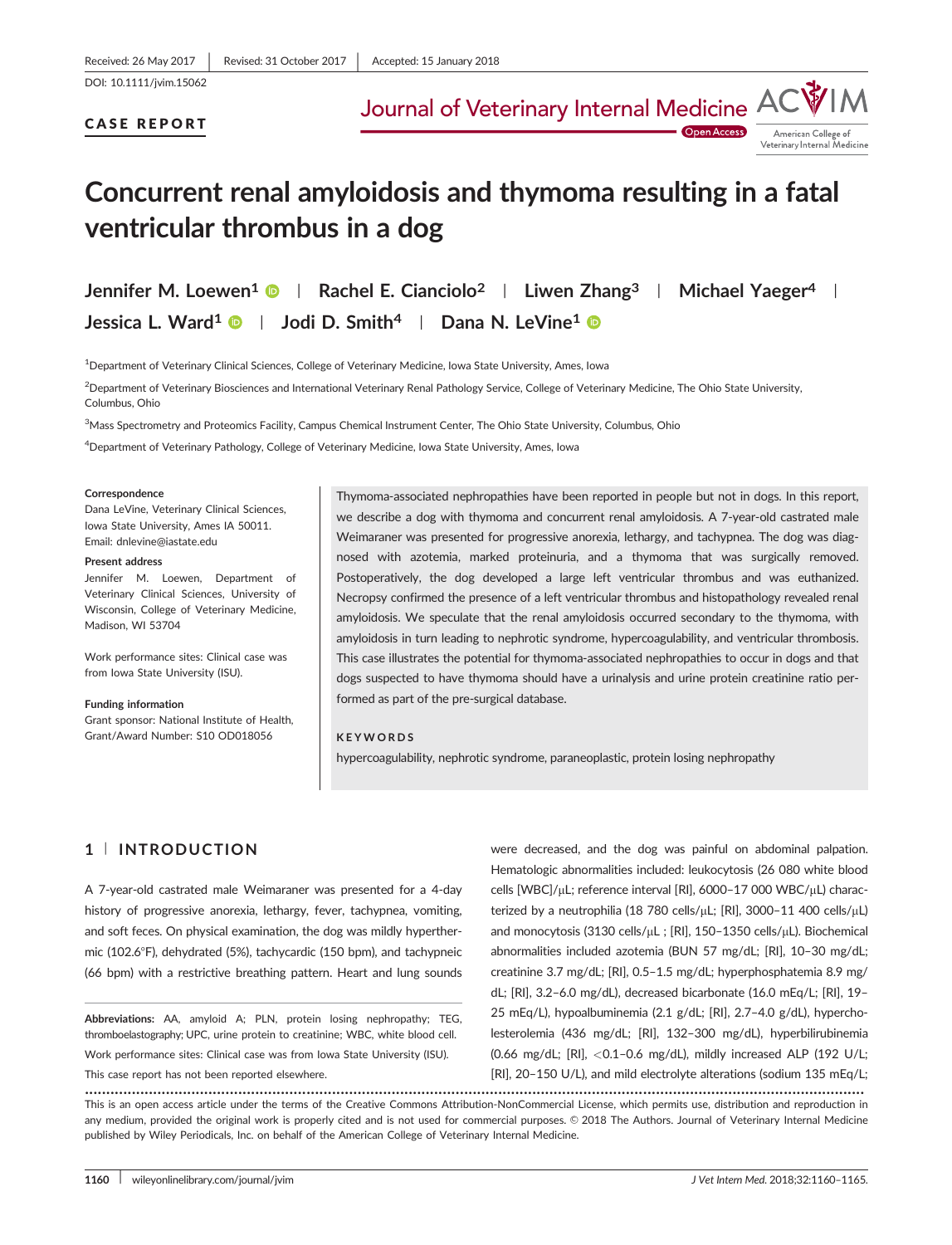[RI], 141–151 mEq/L; chloride 108 mEq/L; [RI], 112–121 mEq/L; calcium 8.9 mg/dL; [RI], 9.7–11.3 mg/dL). Other than moderate hypocalcemia abnormalities were not detected on a chemistry panel performed 2 days prior to presentation (BUN 16 mg/dL; [RI], 7–27; creatinine 1 mg/dL; [RI], 0.5–1.8; albumin 2.9 g/dL; [RI], 2.3–4). A urine sample collected after 16 hours of fluid therapy had a specific gravity of 1.013 and  $3+$  proteinuria with inactive sediment. Urine culture was negative. A urine protein to creatinine (UPC) ratio was markedly increased at 15.5. Prothrombin and partial thromboplastin times were mildly prolonged (PT 8.1 seconds; [RI], 5.5–7.9 seconds; PTT 19.8 seconds; [RI], 10.4–19.3 seconds). Thoracic radiographs showed border effacement of the cardiac silhouette and dorsal displacement of the thoracic structures suggestive of a thoracic mass or pleural effusion. Pleural fluid was confirmed with a cage side ultrasound and a thoracocentesis was performed to sample the fluid. Analysis of the pleural fluid was consistent with an exudate: 21 500 cells/ $\mu$ L, total protein of 2.6 g/ dL, with moderate, mixed leukocytic (predominantly neutrophilic) inflammation and large atypical mononuclear cells suspected to be reactive mesothelial cells.

Thoracic ultrasound demonstrated a large, solid, mildly heterogeneous cranial mediastinal mass measuring at least 9.7  $\times$  10 cm. An ultrasound-guided fine needle aspirate was performed and cytology of the mass showed a small, mature lymphoid cell population with mild neutrophilic inflammation and abundant necrosis, suggestive of a thymoma or thymic lymphoma. Because treatment modalities differ for thymoma and lymphoma, an abdominal ultrasound was performed to look for evidence of multicentric lymphoma. The ultrasound revealed mild hepatomegaly and a prominent muscularis layer of the gastric fundus. Liver fine needle aspirates suggested mild cholestasis with no evidence of lymphoma. Leptospira titers were all  $\leq$ 1 : 400, consistent with vaccination performed 2.5 weeks ago. A reassessment of the dog's biochemical variables on day 5 showed progressive azotemia (BUN 117 mg/dL, creatinine 6.5 mg/dL, phosphorous 13.1 mg/dL), progressive hypoalbuminemia (2.0 g/dL), persistent ALP increase (ALP 188 U/L) and progressive ALT increase (ALT 192 U/L; [RI], 24–90 U/L), and hyperbilirubinemia (0.75 mg/dL).

In an attempt to differentiate between thymoma and thymic lymphoma, ultrasound-guided Tru-Cut biopsies of the mass were performed. On histopathology, the mass demonstrated diffuse necrosis with some lymphocytes. The presence of lymphocytes combined with the mass location made thymoma or thymic lymphoma likely diagnoses. However, a conclusive diagnosis could not be made due to the necrosis. Bacterial culture of a biopsy specimen yielded no growth.

Varying arrhythmias were noted throughout hospitalization. The dog's underlying rhythm was normal sinus rhythm with right bundle branch block and a short PR interval suggestive of ventricular preexcitation through an accessory pathway. During anesthetic induction, this rhythm was initially misinterpreted as an accelerated idioventricular rhythm and treated with lidocaine. While recovering postoperatively, the dog experienced intermittent paroxysms of narrow-complex tachycardia suspected to be supraventricular tachycardia conducted through the atrioventricular node. Occasional ventricular premature complexes of varying morphology were also noted. Various treatments were

instituted for the tachycardia including diltiazem, procainamide, esmolol, and lidocaine with variable response to procainamide and diltiazem in restoring a normal rate. An echocardiogram was performed to assess the dog's heart given the frequent bouts of supraventricular tachycardia. The study was difficult due to the mass compressing the heart, however, there was subjectively decreased systolic function and questionable spontaneous contrast seen in the left ventricle, suggestive of vascular stasis.

On the evening of day 6, the dog started to develop noticeable facial edema suspected to be due to the mass compressing the vena cava. Because previous less invasive methods were unsuccessful in obtaining a definitive diagnosis, the dog's owner elected to pursue removal of the cranial mediastinal mass. Presurgical serum biochemical analysis on day 6 showed a static azotemia and a mild increase in liver enzymes compared to the previous day. Presurgical coagulation panel revealed normal PT and aPTT with increased D-dimers (1081 ng/mL; [RI], 0–400 ng/mL).

On day 7, a median sternotomy was performed and a 0.7 kg, 7.6  $\times$ 15.2 cm mass was removed from the dog's cranial mediastinum. A thoracostomy tube and esophagostomy tube were placed at the time of surgery.

After surgery, the dog was supported with fluid therapy (intravenous administration of hypotonic and isotonic crystalloids), esophagostomy tube feedings, a continuous rate infusion of fentanyl, gastroprotectants (sucralfate, omeprazole), metoclopramide, and broad spectrum antibiotics (ampicillin and metronidazole). Benazepril (0.5 mg/kg q24h) and clopidogrel (2 mg/kg PO q24h) were commenced to address the proteinuria and associated thrombotic risk, respectively. Urine production was closely monitored with an indwelling urinary catheter and remained above 1 mL/kg/h. The azotemia remained relatively static (day 8 creatinine: 6.9 mg/dL; day 10 creatinine: 6.3 mg/dL). The facial edema originally improved, however, on the evening of day 9 (2 days after surgery) it returned and continued to progress. Due to suspicion of a thrombus, D-dimers were reassessed and had decreased (796 ng/mL).

At this time, given the dog's progressive facial edema and recurrent tachycardia, a thoracic ultrasound was performed to look for potential thrombi in the great vessels that could be contributing to the facial edema and any cardiac abnormalities that could be predisposing him to arrhythmias. A large thrombus was present in the left ventricle (Figure 1); no thrombi were visualized in the great vessels. Abdominal ultrasound performed at the same time showed several new renal infarcts. At this time, given the guarded prognosis, euthanasia was elected and an necropsy was performed.

Histopathology of the thoracic mass removed at surgery showed marked necrosis and moderate numbers of neutrophils with coalescing aggregates of small lymphocytes admixed with larger, round to polygonal epithelioid cells which formed rare aggregates. Immunohistochemistry demonstrated both cytokeratin and CD3 immunoreactive cells supporting a diagnosis of thymoma. The mass was also surrounded by a thick fibrous capsule with areas of hemorrhage, fibroplasia (internally), and foci of lymphocytes, plasma cells, and macrophages. There was no evidence of amyloid deposition in the thymoma based on Congo red staining.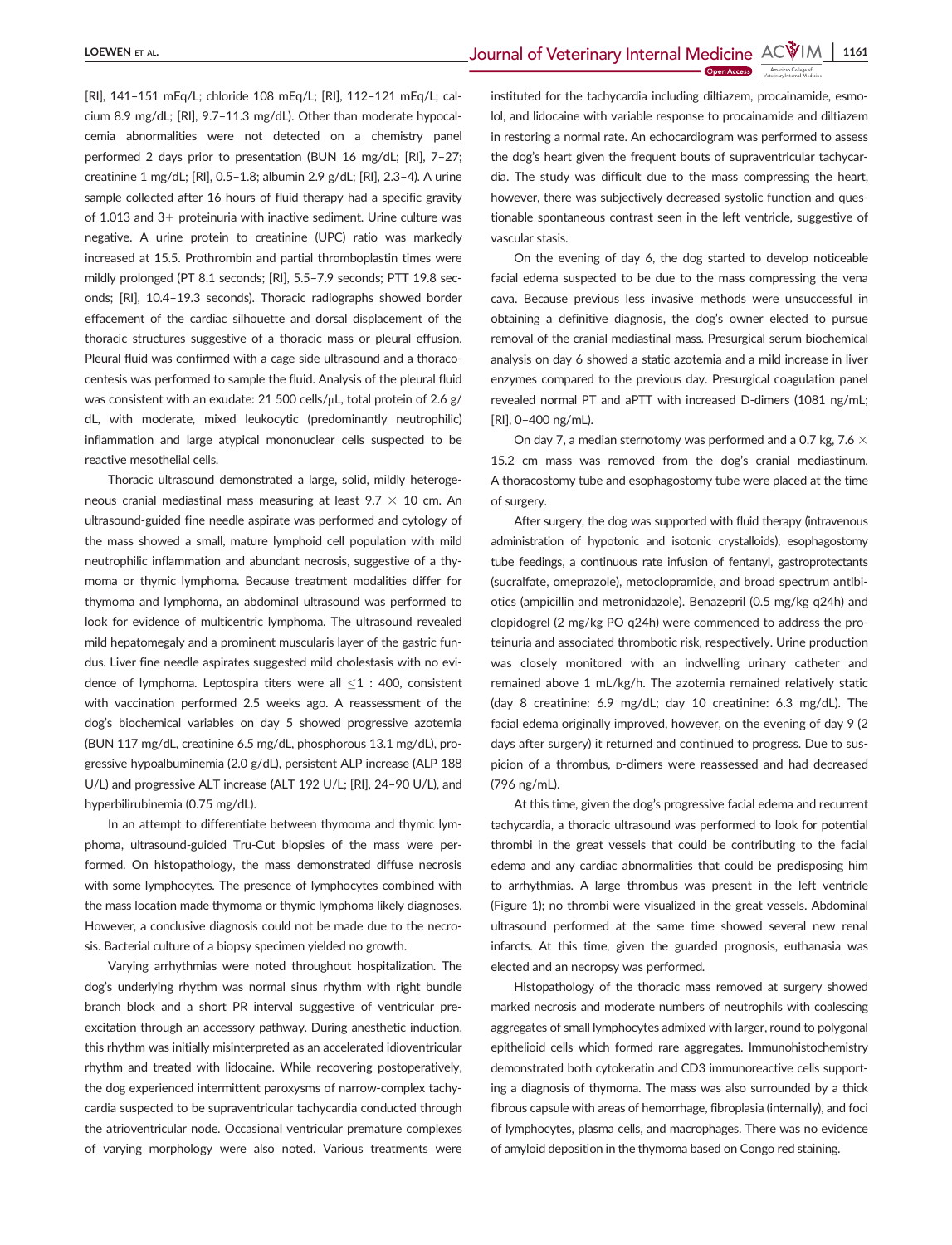

FIGURE 1 A, Ultrasonographic cross-sectional image of the left ventricle demonstrating a large thrombus within the ventricle lumen denoted by the arrow. B, Necropsy images showing the heart cut sagitally displaying the large thrombus in the left ventricle, extending into the left atrium

On necropsy, there was a  $6 \times 4 \times 4$  cm thrombus within the left ventricular lumen extending through the mitral valve into the left atrium (Figure 1). The left ventricular free wall had multiple myocardial infarcts with numerous intra-arterial fibrin thrombi. Thrombi were also present in pulmonary, splenic, and renal arteries. Mild, acute, focal suppurative and hemorrhagic pancreatitis was present likely explaining the dog's hepatic enzyme abnormalities. Moderate centrilobular and midzonal hepatic congestion was also present, but no hepatic thrombi were noted. The subcutis of the entire ventrum (abdomen, chest, neck, head) was moderately to markedly expanded by clear, glistening fluid representing edema. Histopathology of kidney samples submitted to the International Veterinary Renal Pathology Service revealed severe expansion of the mesangium and capillary walls by waxy eosinophilic material consistent with amyloid. The Congo red method demonstrated apple-green birefringence of the material when examined with polarized light. Similar congophilic material was also identified in arterial walls and the medullary interstitium (Figure 2). Moderate to focally severe chronic interstitial fibrosis and tubular atrophy was also present. Transmission electron microscopy revealed abundant, haphazardly arranged non-branching fibrils with a cross-sectional diameter of 11 to 16 nm. There was no ultrastructural evidence of immune-complex deposits.

Proteins were extracted from formalin-fixed, paraffin embedded kidney tissue and digested with trypsin overnight. The digests were analyzed by nano liquid chromatography tandem mass spectrometry on an Orbitrap Fusion mass spectrometer (Thermo Fisher Scientific, Waltham, Massachusetts) for protein identification. Data were searched on MASCOT (MatrixScience, Boston, Massachusetts) against the Swiss-Prot other mammal database which contains protein sequences of mammals other than primates and rodents. Search results showed a total of 8 unique peptides were detected for Serum Amyloid A (AA; well beyond the requirement of at least 2 unique peptides per protein for protein identification). The detected peptide sequences represented 45% of the protein sequence, suggesting serum AA was identified confidently in the kidney tissue.

## 2 <sup>|</sup> DISCUSSION

This report describes a Weimaraner with thymoma, renal amyloidosis, severe protein losing nephropathy, a large ventricular thrombus, and evidence of thromboembolic disease. Although relatively uncommon in dogs, thymomas are one of the most common cranial mediastinal tumors in dogs. $1$  Thymomas are neoplasms of the thymic epithelium that tend to develop in older medium to large breed dogs. $<sup>1</sup>$  Clinical</sup> signs are usually nonspecific relating to chronic illness such as weakness or lethargy, cough related to the mediastinal mass, or a manifestation of a paraneoplastic syndrome such as myasthenia gravis and megaesophagus, $1/2$  hypercalcemia,<sup>3</sup> severe lymphocytosis,<sup>4</sup> erythema multiforme,<sup>5</sup> and myocarditis.<sup>3</sup> A large percentage of dogs (20%-40%) with thymomas have concurrent nonthymic neoplasms or immunemediated disease.<sup>1,3,4</sup> Thymoma-associated nephropathies have been reported in up to 1%-2% of human patients and include glomerulonephritis or nephrotic syndrome.<sup>6,14</sup>

Amyloidosis is characterized by the extracellular deposition of insoluble, haphazardly arranged fibrillary proteins with a characteristic beta-sheet conformation at the molecular level.<sup>7,8</sup> Amyloid deposition can be generalized or organ-specific. It is an uncommon disorder in dogs, but the kidney is the most common site of amyloid deposition.<sup>9</sup> Proteinuria, with or without nephrotic syndrome, is the most common sequela of renal amyloidosis in humans and dogs.<sup>7,8</sup> In human patients, renal amyloidosis is characterized by the type of protein that makes the amyloid fibrils and include serum AA, light chain amyloid, and hereditary dysproteinemias.<sup>7</sup> AA amyloidosis is associated with chronic inflammatory processes (such as arthritis, infection, familial Mediterranean fever) and neoplasms that lead to increased serum AA production. Light chain amyloidosis results from plasma cell dyscrasias or lymphomas that produce amyloidogenic light chains.<sup>7,10</sup> In hereditary amyloidosis, a genetic mutation leads to generation of an amyloidogenic protein. Familial amyloidosis in the Chinese Shar-Pei and Abyssinian cat are due to serum AA but there might be a familial predisposition for increased synthesis. $8$  Interestingly, intratumoral amyloid production by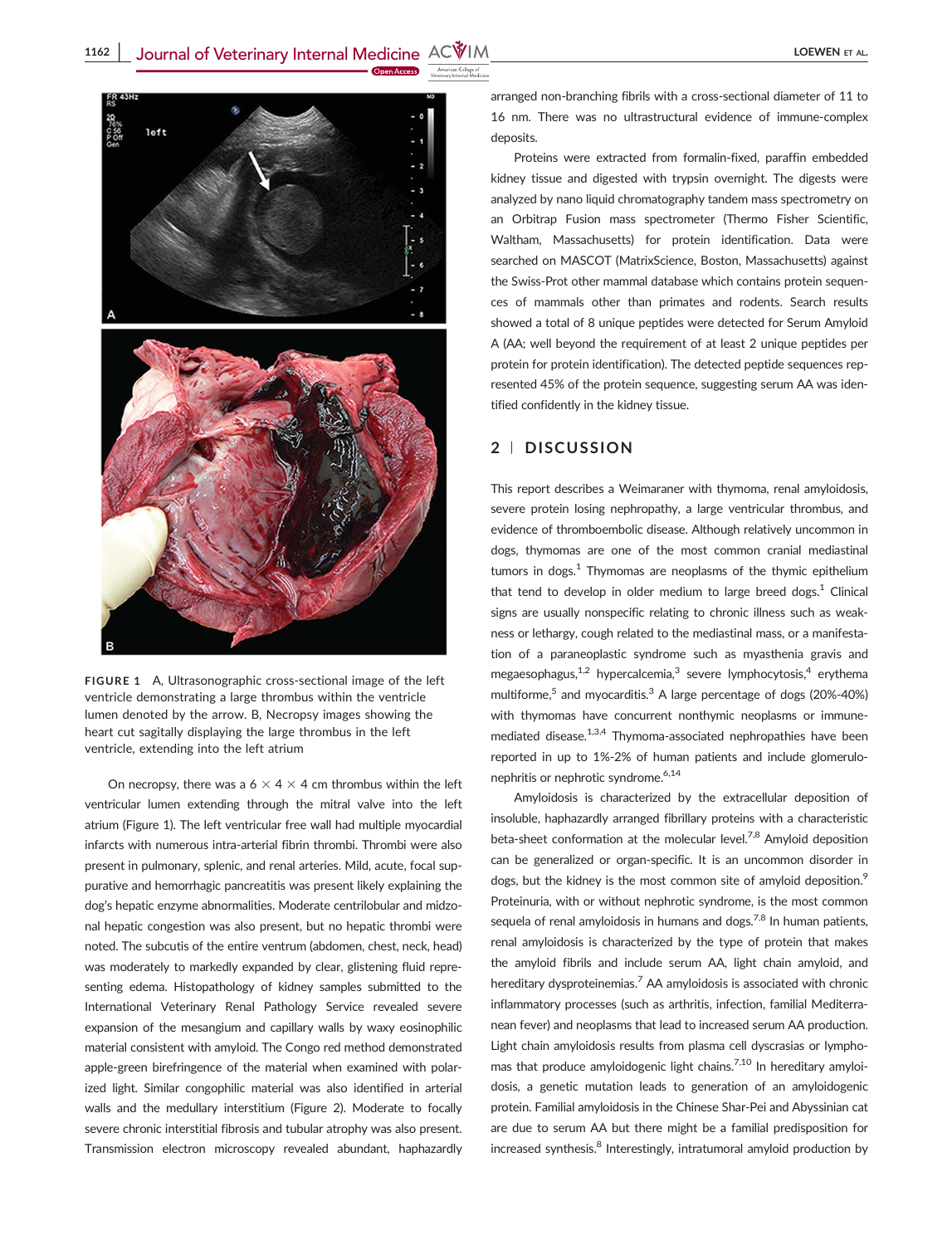

FIGURE 2 A, Photomicrograph of a glomerulus in a dog with glomerular amyloidosis and concurrent thymoma. There is segmental expansion of the glomerular tuft by extracellular eosinophilic matrix which compresses the capillary lumens (HE stain, Bar = 50  $\mu$ m). B, Same glomerulus stained with Masson's Trichrome reveals the material is pale blue and waxy. There is mild diffuse interstitial fibrosis (Masson's Trichrome, Bar = 50 µm). C, Glomerulus stained with Congo red demonstrating prominent peach staining of the glomerular mesangium. This material demonstrated faint apple-green birefringence when viewed with polarized light (Congo red method, Bar = 50  $\mu$ m). D, Same glomerulus as A and B stained with Jones methenamine silver (JMS) reveals that the extracellular material is not argyrophilic (JMS method,  $Bar = 50 \mu m$ )

thymomas has been reported in a woman and several cats.<sup>11,12</sup> Thus, we explored the possibility that the source of the renal amyloid in this dog could have been the thymoma itself. However, this dog's thymoma was negative for amyloid.

Renal amyloidosis in non-Shar-Pei dogs occurs in middle aged to older dogs with common presentations similar to that of the dog in this report of anorexia, vomiting, and lethargy. $8.9$  A history of comorbid disease, such as neoplasia or inflammation, is commonly present in dogs with renal amyloidosis.<sup>8</sup> It is likely these patients also have another predisposing factor, such as decreased ability to clear amyloid, as secondary amyloidosis is rare in patients with chronic inflammatory disease.<sup>9</sup> As seen in this dog, leukocytosis and hypoalbuminemia are the most common hematologic and biochemical abnormalities described in dogs with renal amyloidosis.<sup>8</sup> Dogs with renal amyloidosis also commonly demonstrate azotemia, hypercholesterolemia, isosthenuria, and a  $UPC > 2.8$  We believe this dog developed renal amyloidosis in conjunction with the thymoma. Unfortunately, there was no urinalysis performed before this illness, so we cannot confirm the proteinuria was new. However, the severity of the proteinuria, the new and rapidly progressive azotemia while in hospital, and the dramatic thrombotic sequelae support a recent decompensation. Furthermore, reported median survival times in dogs with renal amyloidosis is only 5 days.<sup>8</sup>

Mass spectrometry confirmed that this dog's amyloidosis was AA. While AA renal amyloidosis has been reported to develop secondary to many chronic inflammatory and neoplastic diseases in people and dogs, it has not been reported secondary to thymoma in either species. In this case, the thymoma had regions of tumoral inflammation, necrosis, and inflammation of its fibrous capsule, all of which may have led to serum AA generation and subsequent amyloidosis as seen with other cases of tumors with inflammation. $13$  Several other paraneoplastic glomulerulopathies have also been reported secondary to thymoma in humans including minimal change disease, membranous nephropathy, focal segmental glomerulosclerosis, rapidly progressive glomerulonephritis, and lupus nephritis.<sup>6,14</sup> Autoreactive T cell clones escaping negative selection in the abnormal thymic tissue or suppression of regulatory T-cells controlling self-tolerance are likely integral in development of thymoma-associated autoimmune disease and may have contributed to serum AA production in this case. $6.15$  Minimal change disease, a glomerulopathy associated with nephrotic syndrome, was described in an older woman with recurrent thymoma.<sup>16</sup> Interestingly, when her thymoma was treated and her proteinuria decreased, her Th17/regulatory T cell ratio decreased.<sup>16</sup> We propose that a combination of thymoma associated and immune dysregulation and tumoral inflammation may have resulted in renal amyloid deposition in this dog.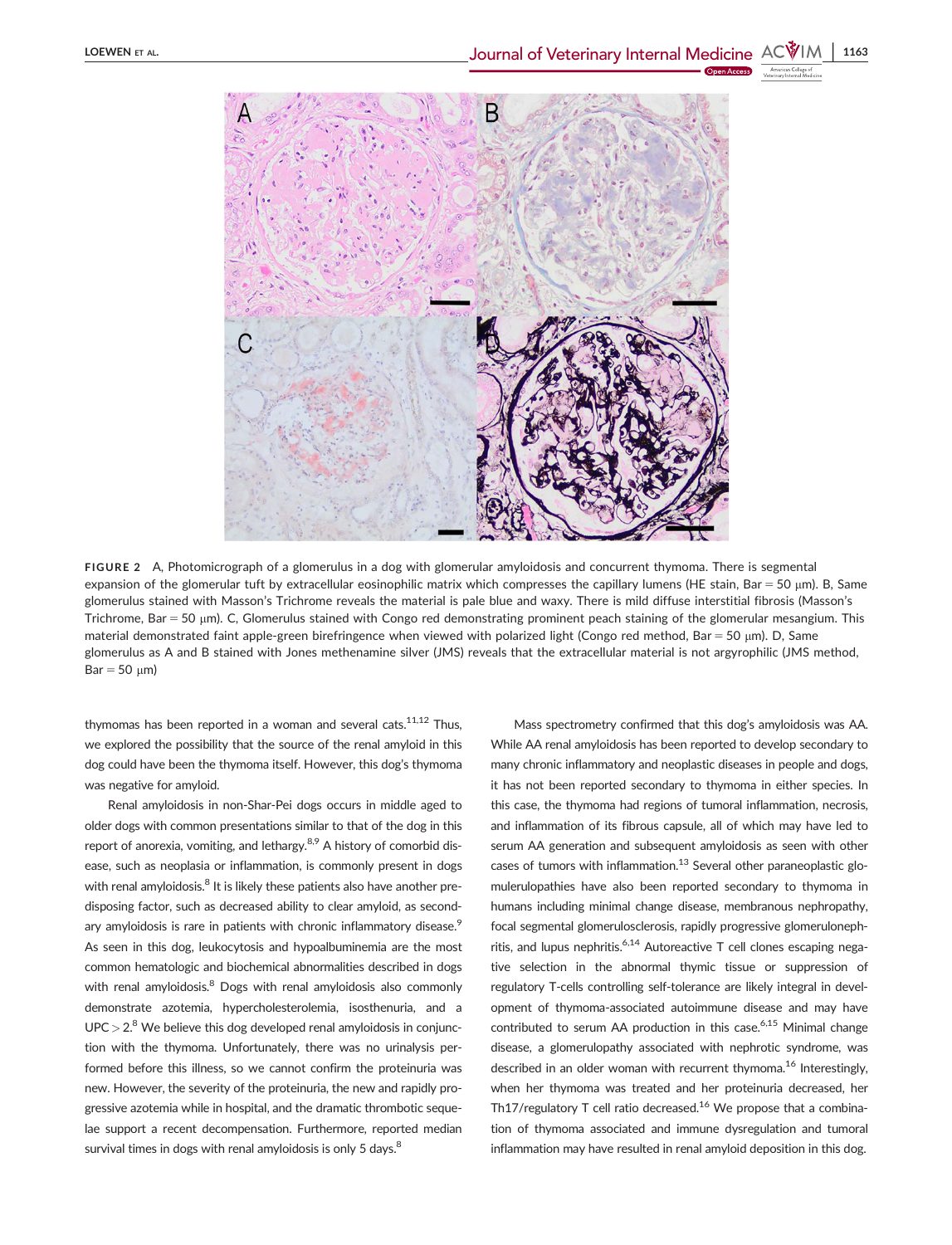This dog was euthanized due the presence of a large ventricular thrombus, which likely occurred as a complication of nephrotic syndrome. This dog demonstrated all components of the tetrad of nephrotic syndrome including proteinuria, hypoalbuminemia, peripheral edema, and hypercholesterolemia. Nephrotic syndrome is reported in 10% of non-Shar-Pei dogs with renal amyloidosis $^8$  and 24% of human patients with renal amyloidosis.<sup>7</sup> Nephrotic syndrome has been associated with hypercoagulable states and a predisposition for thrombosis in dogs and humans. $17-19$  In our dog, renal amyloidosis and protein losing nephropathy (PLN) may have led to a hypercoagulable state and thrombosis. Thromboemboli were found in up to 38% of dogs with renal amyloidosis with both arterial and venous locations with pulmonary arterial thrombi being the most common.<sup>8,20</sup> The incidence of thromboembolic complications in people with nephrotic syndrome has been reported as high as 44%21,22 and a recent thromboelastography (TEG) study in dogs with PLN found 89% of dogs were hypercoagulable by TEG analysis. $^{23}$  Dogs with nephrotic syndrome are thought to be hypercoagulable due to urinary loss of antithrombin, hyperfibrinogenemia as a result of ongoing inflammation, and platelet hyperaggregability secondary to hypoalbuminemia. $^{24}$  High molecular weight clotting factors such as factor V and VIII are also increased in humans with PLN, likely due to increased synthesis disproportionate to urinary loss.<sup>22</sup> Hypovolemia leading to vascular stasis may also be a predisposing factor to thromboembolism in some PLN patients.<sup>25</sup> In most dogs with PLN, the UPC ratio, serum albumin concentration, and plasma antithrombin activity are not predictive of thromboembolic complications and do not predict TEG-based hypercoagulability.<sup>19,23,25</sup> The lack of ability to identify one marker that predicts hypercoagulablity in dogs with PLN suggests the predisposition is multifactorial. Unfortunately, in this dog, antithrombotic therapy was not commenced until day 8 of hospitalization because of the planned thoracotomy and a desire to avoid excessive surgical hemorrhage. It is unclear if more aggressive prophylactic therapy could have prevented this dog's thromboembolic disease.

One striking feature in this dog was the ventral edema and marked facial edema. This edema was likely a sequelae of nephrotic syndrome, because the cardiac thrombus was both left-sided and ventricular (as opposed to right atrial) and thus should not have caused increased hydrostatic pressure in the vena cavae or systemic veins. However, other factors may have contributed such as disrupted lymphatic drainage postoperatively.

The treatment of choice for thymomas in dogs is surgical resection and surgery is typically associated with prolonged survival (median 635 days). $<sup>1</sup>$  In a recent large cases series of dogs with thymoma, presence</sup> of paraneoplastic syndromes such as myasthenia gravis did not impact postoperative survival times.<sup>1</sup> Unfortunately, this dog's proteinuria and thrombotic complications made his prognosis grave.

Findings in this dog suggest thymoma-associated nephropathies may occur in dogs as well as humans. We hypothesize this dog developed renal amyloidosis secondary to his thymoma. We propose that renal amyloidosis resulted in proteinuria, development of a hypercoagulable state, and ultimately dramatic thromboembolic sequelae. No studies are available in canine medicine to document renal pathology in conjunction with thymomas. Additional research is needed to

definitively confirm the link between thymoma and amyloidosis or other renal pathologies in dogs and to elucidate the pathogenesis of this relationship. In dogs with thymoma, UPC ratios should be monitored closely and renal biopsies may be warranted at the time of thymoma surgery if proteinuria is present. Similarly, dogs with glomerular disease should be screened for underlying malignancy as recognition of paraneoplastic glomerular disease could be life-saving.

In summary, we describe a dog with thymoma and concurrent renal AA amyloidosis. This case demonstrates the possible mechanisms by which a thymoma could lead to systemic reactive amyloidosistumoral inflammation coupled with immune dysregulation. This case also highlights the importance of screening all animals with thymoma for proteinuria. Secondary to the renal amyloidosis, the dog developed devastating sequelae of nephrotic syndrome, namely an intraventricular thrombus. Unfortunately, given the dog's need for surgical intervention, antithrombotic therapy for his suspected hypercoagulable state was delayed and the dog succumbed to thrombotic complications. However, early and aggressive antithrombotic therapies should be implemented in dogs with nephrotic syndrome whenever possible.

# ACKNOWLEDGMENTS

The authors gratefully acknowledge the assistance of this dog's local veterinarian, Dr. Elizabeth McClure, for her initial treatment and referral of this dog. We similarly acknowledge all the veterinarians at Lloyd Veterinary Medical Center who helped to care for this dog. The mass spectrometry instrument used for amyloid identification was funded by an NIH shared instrumentation grant program (grant number S10 OD018056).

#### CONFLICT OF INTEREST DECLARATION

Authors declare no conflict of interest.

## OFF-LABEL ANTIMICROBIAL DECLARATION

Authors declare no off-label use of antimicrobials.

# INSTITUTIONAL ANIMAL CARE AND USE COMMITTEE (IACUC) OR OTHER APPROVAL DECLARATION

Authors declare no IACUC or other approval was needed.

#### ORCID

Jennifer M. Loewen b <http://orcid.org/0000-0002-9951-7151> Jessica L. Ward **b** <http://orcid.org/0000-0002-9153-7916> Dana N. LeVine **b** <http://orcid.org/0000-0002-1089-5640>

#### REFERENCES

- [1] Robat CS, Cesario L, Gaeta R, et al. Clinical features, treatment options, and outcome in dogs with thymoma: 116 cases (1999–2010). J Am Vet Med Assoc. 2013;243:1448–1454.
- [2] Aronsohn MG, Schunk KL, Carpenter JL, King NW. Clinical and pathologic features of thymoma in 15 dogs. J Am Vet Med Assoc. 1984;184:1355–1362.